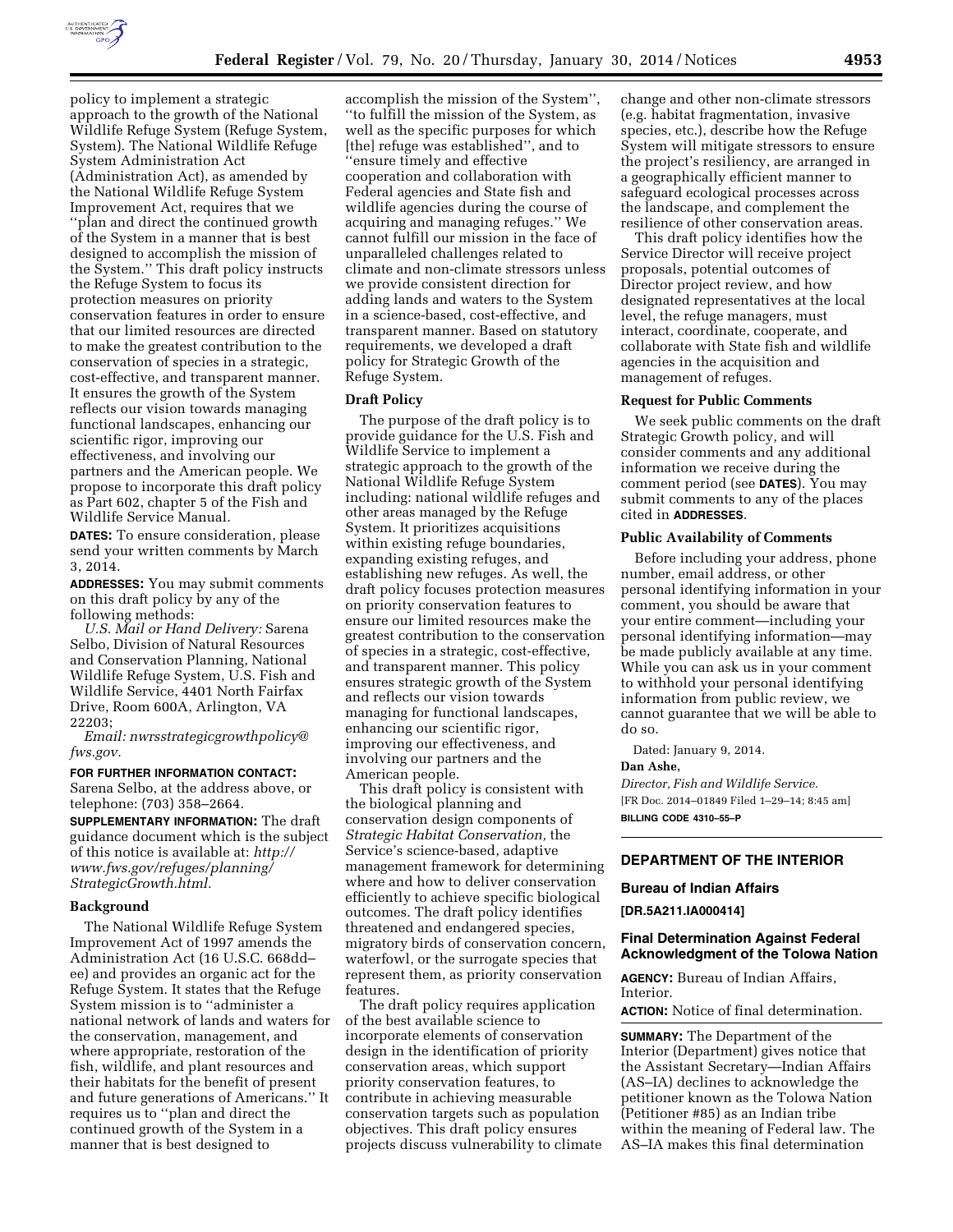(FD) because the petitioner does not satisfy one of the seven mandatory criteria in the applicable regulations (25 CFR 83.7), specifically criterion 83.7(b), and therefore, does not meet the requirements for a government-togovernment relationship with the United States. Based on the limited nature and extent of comment, and consistent with previous practices, the Department did not produce a separate detailed report or other summary under the criteria pertaining to this FD. This notice is the FD.

**DATES:** This determination is final and will become effective on April 30, 2014, pursuant to section 83.10(1)(4), unless a request for reconsideration is filed pursuant to section 83.11.

**ADDRESSES:** Requests for a copy of the **Federal Register** notice should be addressed to the Office of the Assistant Secretary—Indian Affairs, Attention: Office of Federal Acknowledgment, 951 Constitution Avenue NW., MS: 34B– SIB, Washington, DC 20240. The **Federal Register** notice is also available through *[www.bia.gov/WhoWeAre/AS-](http://www.bia.gov/WhoWeAre/AS-IA/OFA/RecentCases/index.htm)[IA/OFA/RecentCases/index.htm](http://www.bia.gov/WhoWeAre/AS-IA/OFA/RecentCases/index.htm)*.

**FOR FURTHER INFORMATION CONTACT:** R. Lee Fleming, Director, Office of Federal Acknowledgment, (202) 513–7650.

**SUPPLEMENTARY INFORMATION:** On November 18, 2010, the Department issued a proposed finding (PF) that the Tolowa Nation was not an Indian tribe within the meaning of Federal law because the petitioner did not meet one of the seven mandatory criteria for Federal acknowledgment as an Indian tribe, criterion 83.7(b). This criterion requires that a predominant portion of the petitioner comprises a distinct community and has existed as a community since historical times to the present. The evidence for the PF was insufficient to demonstrate that the petitioner met criterion 83.7(b) from first sustained contact in 1853 to the present. The Department issued a PF denying acknowledgment under that one criterion, 83.7(b). This FD affirms the PF and concludes that the Tolowa Nation does not satisfy criterion 83.7(b).

The acknowledgment process is based on the regulations at 25 CFR Part 83. Under these regulations, the petitioner has the burden to present evidence that it meets the seven mandatory criteria in section 83.7. Failure to meet any one of the mandatory criteria results in a determination that the petitioning group is not an Indian tribe within the meaning of Federal law. The Department issues this determination under 25 CFR 83.10(m) and the Guidance and Direction notice (73 FR 30148) published by the AS–IA on May

23, 2008, which permit decisions against acknowledgment based on failure to meet fewer than seven criteria.

The Department published a notice of the PF in the **Federal Register** on November 24, 2010 (75 FR 71732). Publishing notice of the PF initiated a 180-day comment period during which time the petitioner, and interested and informed parties, could submit arguments and evidence to support or rebut the PF. The initial comment period ended May 23, 2011. At the petitioner's request, the comment period was extended 180 days to November 21, 2011. The petitioner submitted 267 pages of documents on that same day by express service, which the Department received on the following day. None of the interested parties submitted comments. Two third parties, however, submitted comments. Wesley D. Taukchiray submitted a five-page letter on February 9, 2011, and Gordon Bonser submitted a two-page letter on May 17, 2011. The petitioner submitted no response to these third-party comments.

On June 21, 2013, the AS–IA announced a ''preliminary discussion draft of potential revisions to Part 83.'' By letter dated May 31, 2013, the Department provided the petitioner the option to request a suspension of consideration of its petition during the process of revising the regulations or to continue under the existing Part 83 regulations. By letter postmarked July 23, 2013, received at OFA on July 29, Petitioner #85 requested to proceed with a FD under the existing regulations. The Department started active consideration of the FD on September 3, 2013.

Criterion 83.7(b) requires that ''[a] predominant portion of the petitioning group comprises a distinct community and has existed as a community from historical times until the present.'' As stated in the PF, the petitioner contends its membership and its ancestors lived as a continuously existing tribe of Indians descended from the Tolowa, a group of Indians residing in Del Norte County, California at first sustained contact. The petitioner also claims its members are the descendants of those Tolowa who were not enrolled at the Smith River and the Elk Valley Rancherias (''Tribe'' or ''Tribes''), two federally-recognized Indian tribes from that region. The Federal Government set aside land for the Smith River Rancheria and the Elk Valley Rancheria in 1906 and 1908, respectively. The PF, however, concluded that the evidence in the record was insufficient to show the petitioner's ancestors existed as a distinct community from first sustained contact in the early 1850s to the early 1900s before lands for the Smith River

and the Elk Valley Rancherias were set aside. The evidence in the record was not sufficient to show that the petitioner's ancestors constituted an entity distinct within, or from, the Smith River and the Elk Valley Tribes. The evidence in the record was insufficient to show the petitioner's ancestors evolved as a distinct community after the lands for the Smith River and the Elk Valley Rancherias were set aside, or from any other Tolowa entity that may have existed before 1908. The evidence in the record was not sufficient to show that the Del Norte Indian Welfare Association (DNIWA) was a distinct community or provided leadership over an evolving entity that included both the petitioner's ancestors and the Smith River or the Elk Valley Tribes from the 1930s to the 1980s. The evidence in the record did not show that petitioner's ancestors were distinct within the DNIWA or that the DNIWA evolved into the petitioner as a community after the 1980s. Noting the shortcomings in the evidence in the record, the PF requested the petitioner to provide a list of its ancestors, their locations, and an analysis of their relations with others in a community to determine whether the petitioner evolved from one or several villages. The analysis also needed to show how those ancestors evolved as a community to become the current petitioner with its specific membership (PF 12). The PF encouraged the petitioner to submit evidence that its ancestors constituted a distinct community from the time of sustained contact in 1853 to the setting aside of land for the Rancherias from 1903–1915, that it was distinct from or evolved from the tribes inhabiting the Rancherias, and that its present-day activities involve the broader membership on a consistent basis (PF 41). The comments the petitioner submitted, however, do not provide evidence that changes the analysis or conclusions in the PF that the petitioner's ancestors did not form a distinct community.

Many of the petitioner's submissions are brief excerpts from both old and recent secondary sources covering the pre-contact period, the Spanish Colonial era, or the very early years of American settlement in northern California in the 1850s and 1860s. These documents did not provide any new evidence because they discussed the Tolowa Indians or northern California Indians in very general terms and provided little evidence about the petitioner's ancestors.

Many of the petitioner's documents for the period from the 1900s to the 1980s were secondary sources that dealt